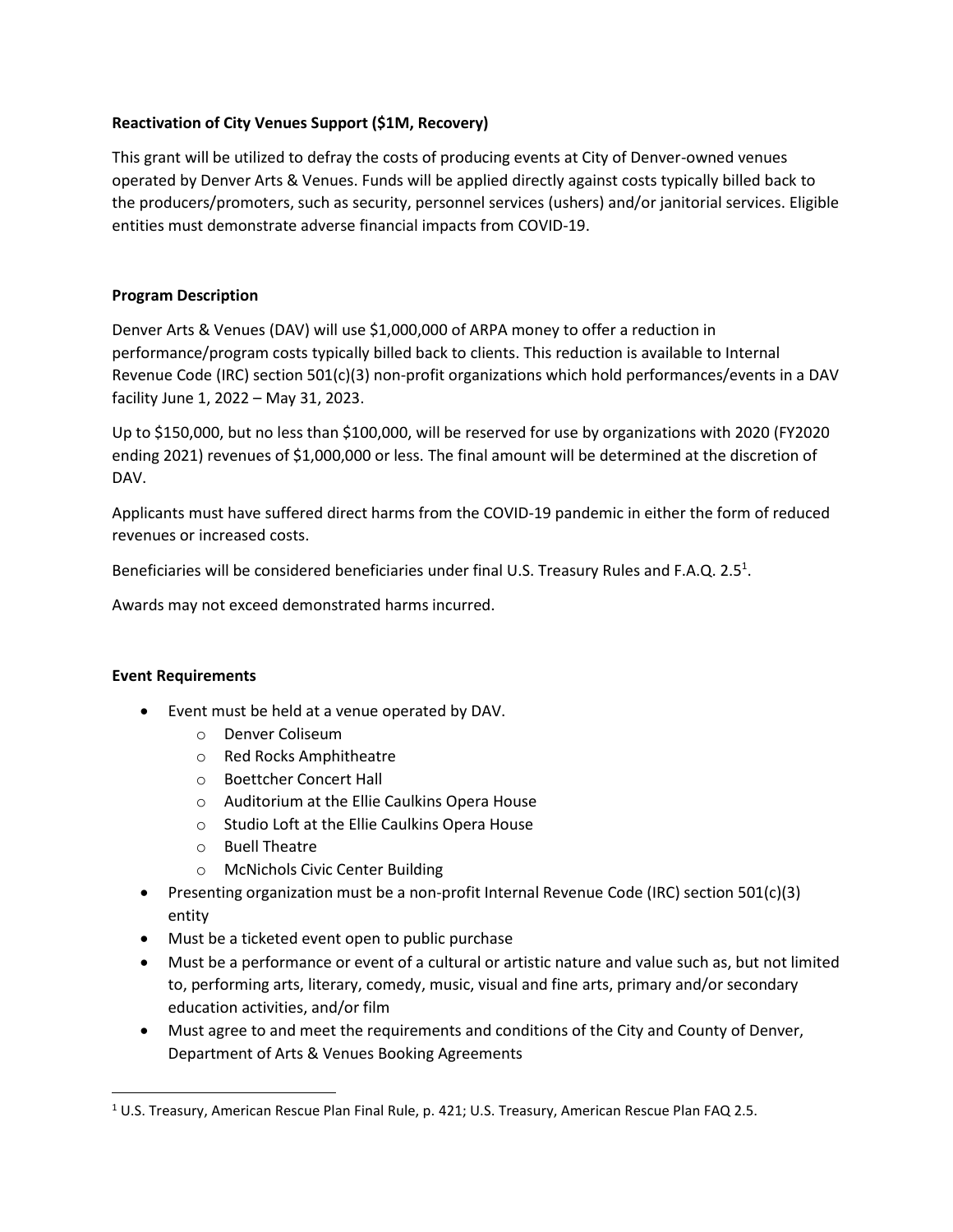# **Eligibility**

Eligible organizations must:

- Have been fully operational on or before January 1, 2020
- Have 2020 (FY 2020) revenues that did not exceed \$45,000,000
- Be able to show loss of income and/or increased costs directly due to COVID-19
- Have a primary purpose of providing, promoting and/or preserving performances, activities, and/or education of cultural or artistic significance such as, but not limited to, performing arts, literary, comedy, music, visual and fine arts, supporting primary and/or secondary education activities, and film
- Typically produce live programming or events such as music, dance, comedy, film screenings, fashion, cultural advocacy, fine arts, primary and/or secondary education activities, or material of similar nature

# **Ineligible Businesses, Organizations and Events**

The following businesses, organizations and event types are ineligible for assistance:

- For-profit entities
- Non-profit entities that are subsidiaries or arms of for-profit entities
- Entities whose primary operation is for purposes of
	- o Professional sporting organizations and events
	- o Collegiate sporting organizations and events
	- o Private or club sporting organizations and events
	- o Graduations
	- o Karaoke
	- o Exotic dancing
	- o Fitness
	- o Private events
	- o Government or governmental operations
	- o Fundraising events or galas
	- o Trade shows
	- o Agricultural or industrial-focused shows and events,
	- o Food or beverage festivals, demonstrations or tastings
	- o Events receiving rent waivers under any other DAV program
	- $\circ$  Any show or event meant to promote substances, use of substances, or activities considered illegal under Federal Law including, but not limited, to marijuana/cannabis and psilocybin

Organizations that participate in the DAV Cultural Partner Program will be evaluated on a case-by-case basis.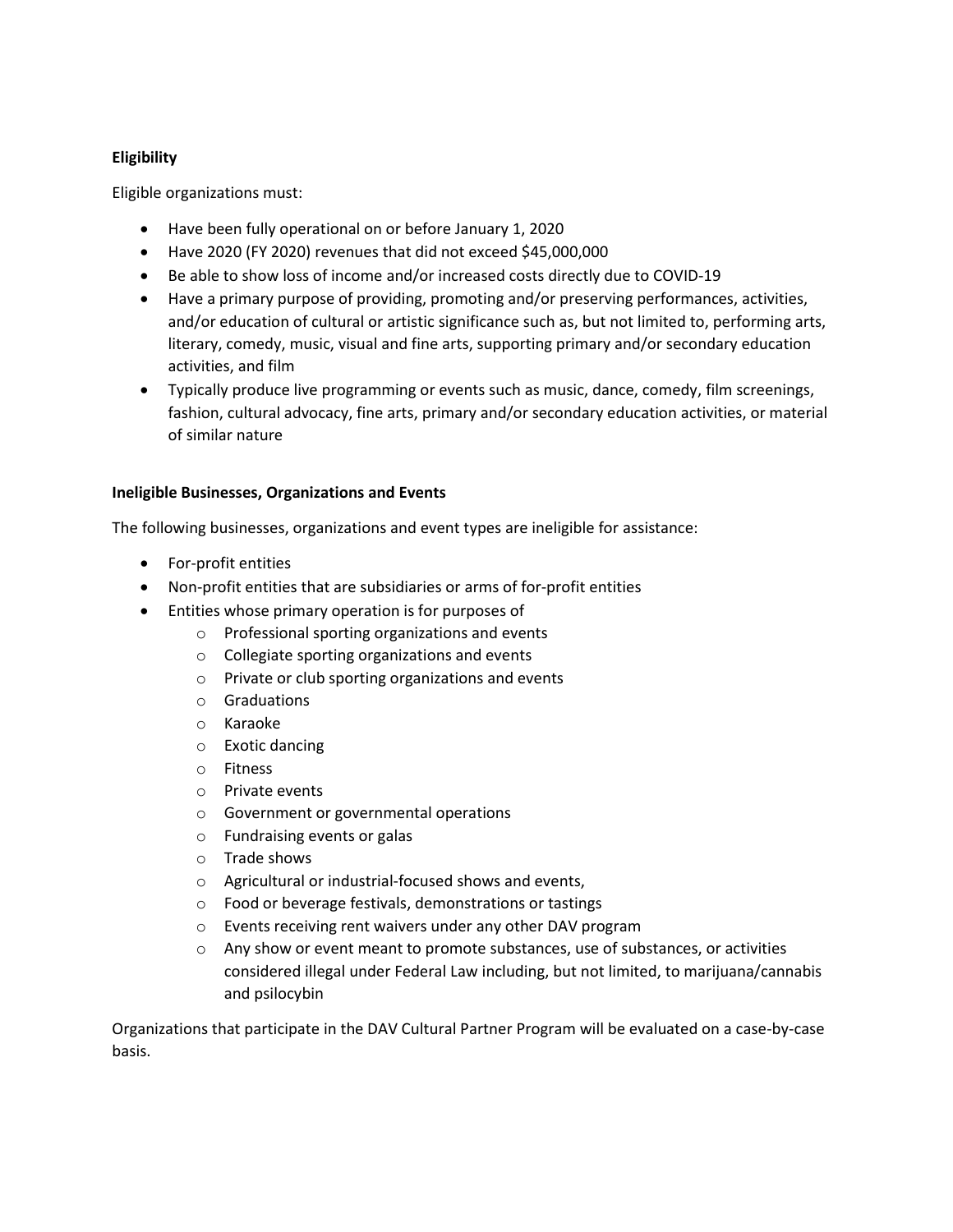#### **Eligible Expenses**

Eligible expenses include, but are not necessarily limited to, COVID safety protocols, security, ushering, ticket scanning and other similar personnel services, janitorial services, third party equipment rentals procured by DAV, and similar costs normally billed back to clients as a production expense.

### **Assistance**

DAV will reduce performance-related expenses that are normally billed back to the promoter or producer according to the following award table:

• A lump sum per one or more booking agreement(s) per applicant, based on an organization's 2020 Revenues per the table below.

| 2020 Revenue or FY 2020 (Ending 2021) |                    |                        |
|---------------------------------------|--------------------|------------------------|
| <b>Min Revenue</b>                    | <b>Max Revenue</b> | <b>Maximum Benefit</b> |
|                                       | 99,999.99          | \$5,000                |
| 100,000.00                            | 199,999.99         | \$7,500                |
| 200,000.00                            | 299,999.99         | \$10,000               |
| 300,000.00                            | 399,999.99         | \$12,500               |
| 400,000.00                            | 499,999.99         | \$15,000               |
| 500,000.00                            | 599,999.99         | \$20,000               |
| 600,000.00                            | 699,999.99         | \$35,000               |
| 700,000.00                            | 799,999.99         | \$30,000               |
| 800,000.00                            | 899,999.99         | \$35,000               |
| 900,000.00                            | 999,999.99         | \$40,000               |
| 1,000,000.00                          | 1,249,999.99       | \$50,000               |
| 1,250,000.00                          | 1,499,999.99       | \$65,000               |
| 1,500,000.00                          | 1,749,999.99       | \$80,000               |
| 1,750,000.00                          | 1,999,999.99       | \$100,000              |
| 2,000,000.00                          | 2,499,999.99       | \$125,000              |
| 2,500,000.00                          | 4,999,999.99       | \$150,000              |
| 5,000,000.00                          | 9,999,999.99       | \$175,000              |
| 10,000,000.00                         | 19,999,999.99      | \$200,000              |
| 20,000,000.00                         | 24,999,999.99      | \$225,000              |
| 25,000,000.00                         | 45,000,000.00      | \$250,000              |

### **Benefit Table**

The total amount of assistance made available to individual organization will not exceed \$250,000 for the twelve-month period from June 1, 2022 – May 31, 2023.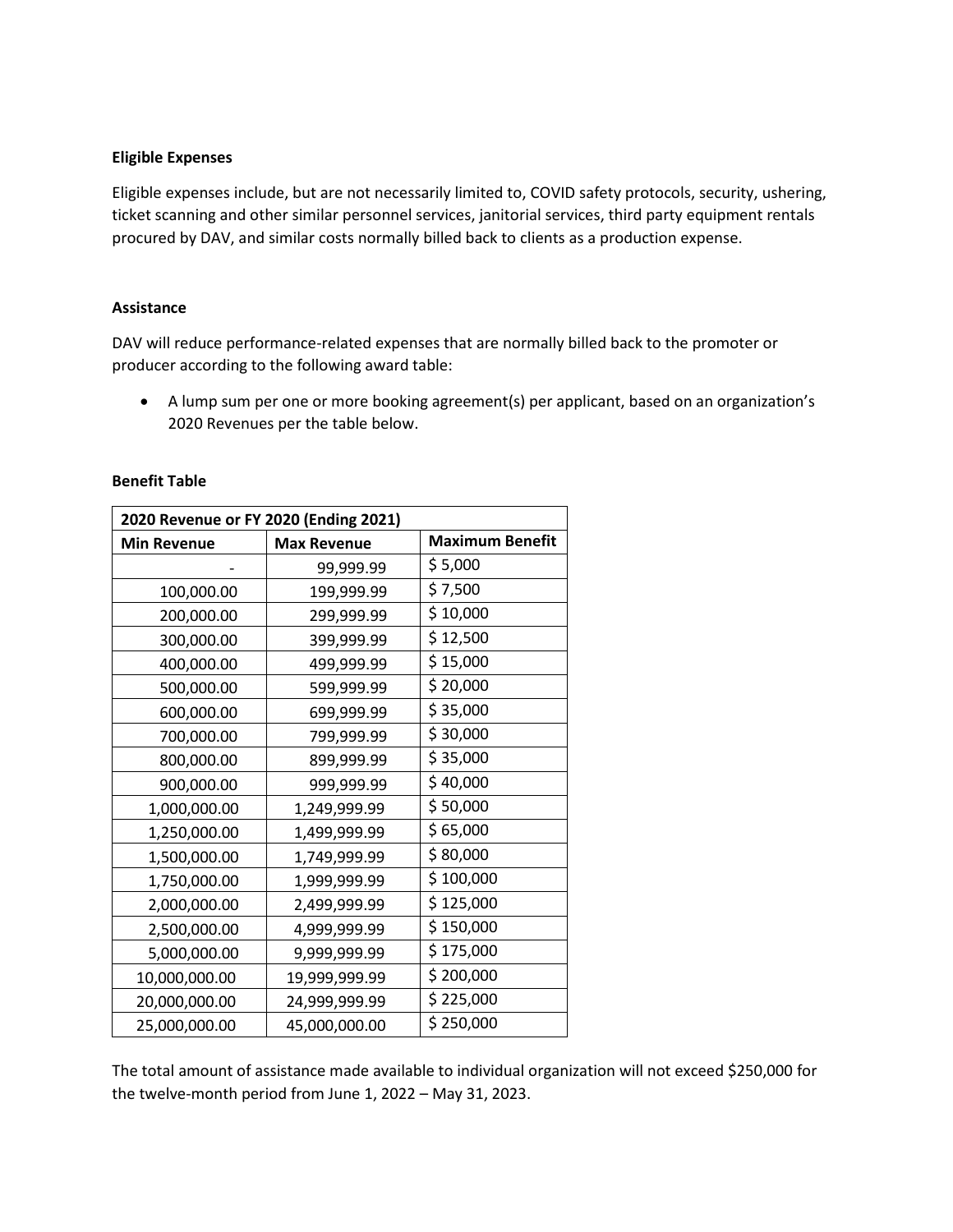Assistance will be awarded on a first come, first served basis until all funding is exhausted.

**Rental Expenses not Eligible for Assistance**: Rent expenses are ineligible for cost reduction. Please see "Eligible Expenses" section for a list of eligible expenses.

**Award in Excess of Eligible Expenses**: In the event that the amount of assistance awarded exceeds the total amount of costs that would typically be billed back to the tenant, DAV will retain the excess award for future program purposes. The beneficiary shall under no circumstances be eligible to receive a cash distribution for an unapplied balance.

# **Application**

Applicants should submit the following:

- Completed application form
- Documentation of annual revenues for 2019, 2020 and 2021. In the event fiscal years are different than calendar years, documentation of annual revenues for FY2018 ending 2019, FY2019 ending 2020, and FY2020 ending 2021
- Proof of IRC section 501(c)(3) status
- Declaration of COVID-19 related relief grants and loans received between March 1, 2020 and December 31, 2021 including, but not limited to, money authorized under FEMA, the CARES Act as amended, the Shuttered Venue Operator Grant (SVOG), the Paycheck Protection Program (PPP), and/or the American Rescue Plan Act (ARPA) as amended from Federal, State and, local and private resources
- Event/Performance name and reserved or expected dates of reservation for events, performances, shows and other functions

# **Submission**

All applications must be submitted through the DAV online application. The application link will be published on the Denver Arts & Venues website a[t www.ArtsandVenues.com/ARPA.](http://www.artsandvenues.com/ARPA)

# **Questions**

Questions may be directed to: Pamela Lintern – [Pamela.Lintern@denvergov.org](mailto:Pamela.Lintern@denvergov.org) Michael Yu – [Michael.Yu@denvergov.org](mailto:Michael.Yu@denvergov.org)

## **Multiple Applications and Shows**

• Entities that hold multiple performances at venues operated by DAV may submit multiple applications for assistance if necessary. Total assistance will be limited to a maximum of \$250,000 per entity and may be applied across multiple performances.